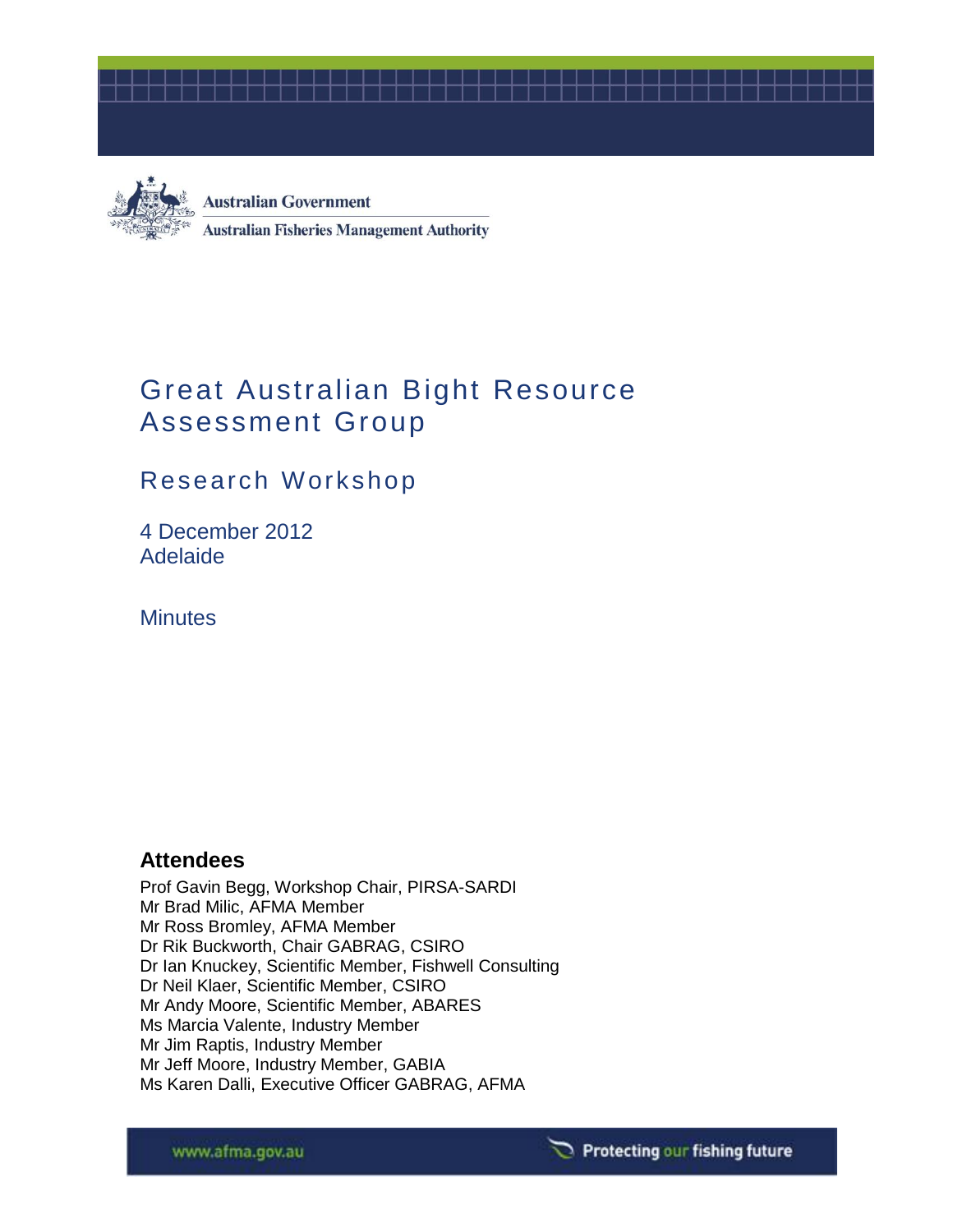*The workshop opened at 10:20 am.* 

### **Session 1 – Context and strategic overview (vision for the fishery/industry)**

#### *1. Welcome and Introductions*

Members were welcomed and the declarations of interest were followed through from the RAG meeting. In keeping with normal practice, it was agreed that the meeting would be recorded to assist with preparation of the minutes.

The Chair informed members that the aim of the workshop is to discuss and aid in developing strategic research plans, within that annual research work plans, including ongoing competing priorities and competing issues with resources and funding, and the feasibly of research plans moving away from a target species focus (e.g. to profitability and licence to operate).

| Participant                         | <b>Interest Declared</b>                                                                                                                                                                             |
|-------------------------------------|------------------------------------------------------------------------------------------------------------------------------------------------------------------------------------------------------|
| Prof Gavin Begg, Chair              | PIRSA – SARDI, no pecuniary interest                                                                                                                                                                 |
| Mr Brad Milic, AFMA member          | No pecuniary interest                                                                                                                                                                                |
| Mr Ross Bromley, AFMA Member        | No pecuniary interest                                                                                                                                                                                |
| Dr Rik Buckworth, Scientific Member | GABRAG Chair, employed by CSIRO,<br>interest in sources of funding for<br>research purposes and Director of a<br>small company that sells hooks that<br>sample tissue.                               |
| Dr Ian Knuckey, Scientific Member   | Director Fishwell Consulting, research<br>work for GABIA - Interest in sources of<br>funding for research purposes and a<br>purveyor of electronic logbook systems.                                  |
| Dr Neil Klaer, Scientific Member    | Employed by CSIRO - Interest in<br>sources of funding for research purposes                                                                                                                          |
| Dr Andy Moore, Scientific Member    | Employed by ABARES - Interest in<br>sources of funding for research<br>purposes, no personal pecuniary interest                                                                                      |
| Mr Jim Raptis, Industry Member      | GAB boat and quota SFR holder                                                                                                                                                                        |
| Ms Marcia Valente, Industry Member  | GAB boat and quota SFR holder                                                                                                                                                                        |
| Mr Jeff Moore, Industry Member      | <b>Great Australian Bight Industry</b><br>Association (GABIA) EO, board member<br>of Commonwealth Fisheries Association<br>and industry member for Marine National<br>Parks - No pecuniary interest. |
| Ms Karen Dalli, AFMA, GABRAG EO     | No pecuniary interest                                                                                                                                                                                |

#### *1.2 Declarations of Interest*

 $\sum_2$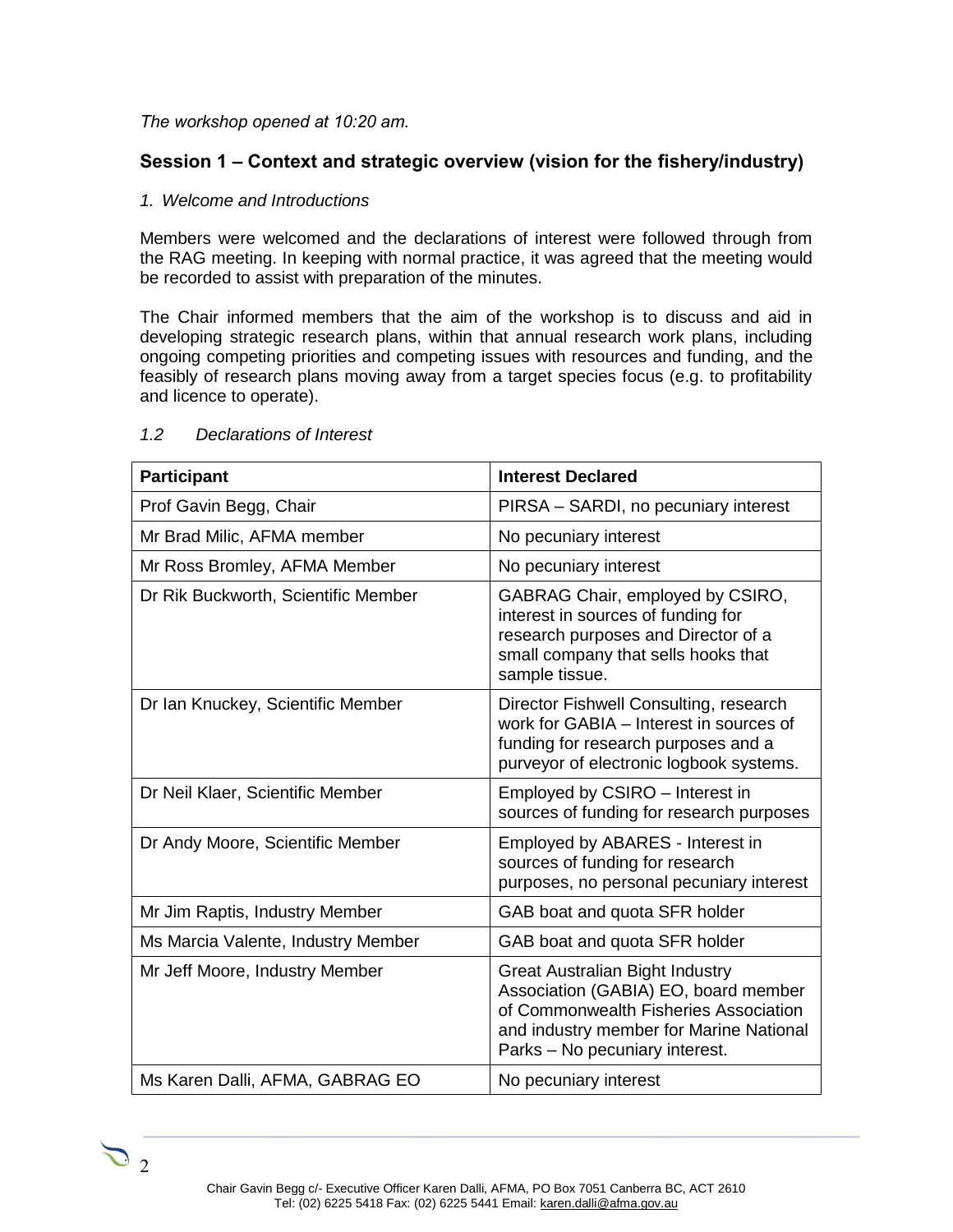#### *2. Over-arching background and context*

The Chair explained that a number of guiding documents (National Plan, AFMA Strategic Research Plan, AFMA's review into scientific and economic info etc) provide guidance and context to the discussions. These documents are about setting the broad agenda on the research activities that need to take place. The Oceans Policy Science Advisory Group (OPSAG) document contains the information to convey including the ongoing importance of marine observations. A key document is the AFMA strategic research plan which highlights the following four programs:

- fisheries stocks and biology;
- ecosystem-based fisheries management;
- evaluation; and
- development.

In terms of the broader strategic environment there are numerous overarching documents stipulating priorities and where the fishery should be investing. The question is where does industry and this fishery want to be with the current competing environment and economic pressures, and public and community perceptions? The meeting agreed the GABTF has been fairly proactive from a sustainability point of view, having invested heavily in FISs, stock assessments and other work over the last decade.

Industry members noted the fluctuating nature of catches and fish availability over time, which makes funding of expensive research difficult to plan. Industry reiterated the need in the future to further improve price, rather than "fishing for volume". Areas that can potentially be improved are quality, handling, efficiency and marketing.

#### *3. AFMA's risk/catch/cost framework and what this means for prioritisation.*

Industry advised that the risk/catch/cost framework needs to be applied to ensure research is applied in line with requirements and realistic budgets. Research is a significant component of industry levies. The meeting considered how these costs could be "smoothed" over time, noting that this is challenging. Costs associated with the FIS are an important consideration to keep in mind. It is a high priority for the GABTF, AFMA and FRDC to look at these issues as it is government policy to undertake a FIS.

Industry considered that the overall review and the cost benefit analysis of the FIS should not just come from the GAB industry budget but as a national strategic body and put forward as a broad priority to Commonwealth Fisheries Research Advisory Body (ComFRAB) and FRDC.

#### *4. Fisheries Research and Development Corporation (FRDC)*

FRDC may potentially collect levies in the future for the promotion of the science and the fishery and this is a topic we need to put energy into.

#### *5. Looking to the future – strategic research plan for the GABTF*

The meeting discussed the changes in pressures over time, extending from not only a focus and need to prove sustainability for key species, but to profitability, community

## $\sum$  3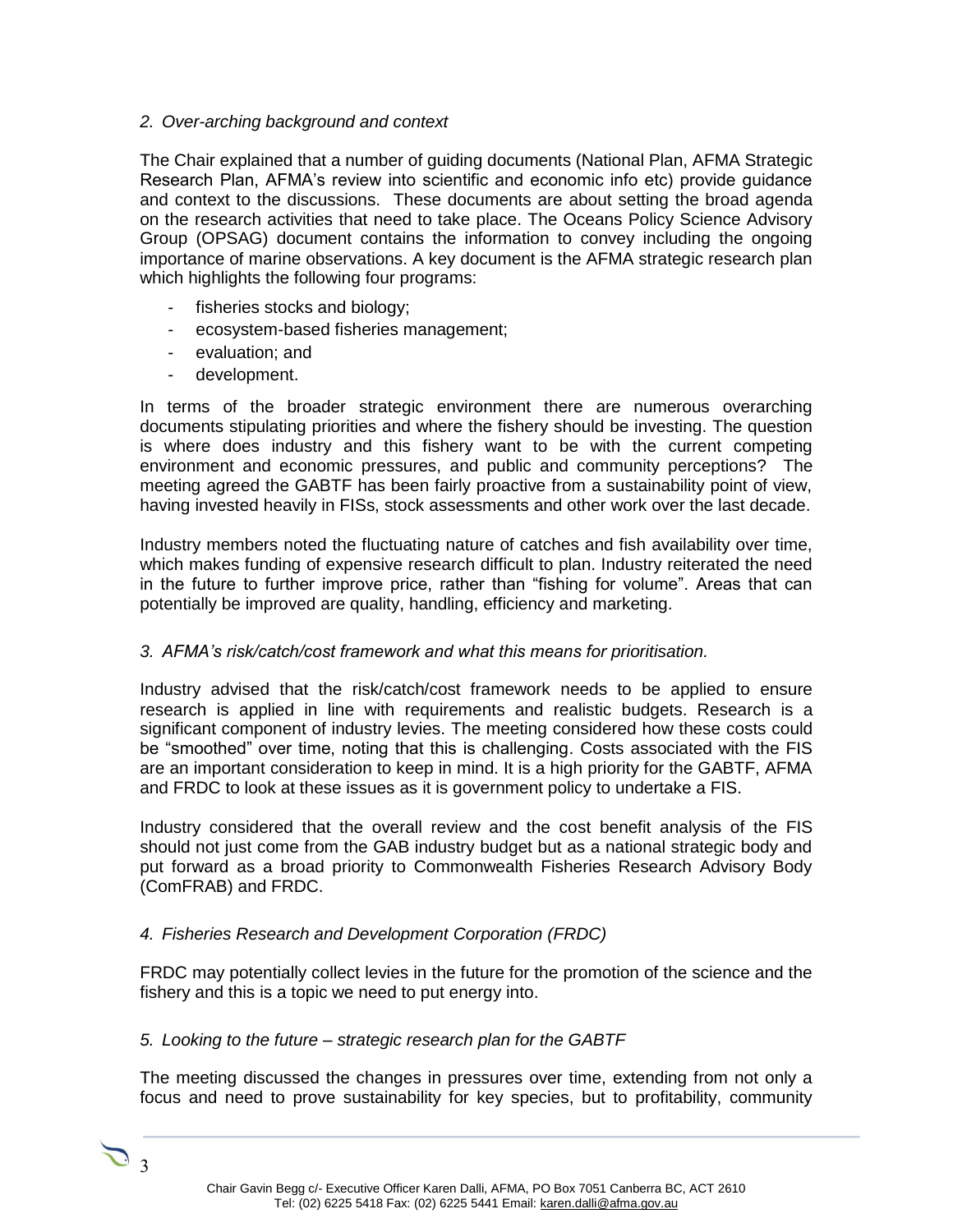expectations and broader ecosystem impacts. The risks, drivers and opportunities identified and discussed included:

- Environmental issues sustainability with respect to bycatch (Stingarees, Skates and Rays may potentially become a risk to this fishery) and broader considerations such as effect of gear on the bottom
- costs
- profitability (including value adding new products/maximising value)
- marketability (good niche product, defined fishery area and species, "clean green" origin labelling)
- "Branding" Bight red snapper, Bight flathead, Bight jackets etc. "Bight" as GABIA marketing name
- social licence to operate and public perception (developing the social capital within the industry and outside in the community, balancing the debate, selling the good message about the fishery)
- Third party certification (MSC vs other options)
- benthic/habitat impacts the effects of the gear on the bottom and how these are counteracted by marine parks
- climate and environmental drivers, issues around recruitment variability
- crew, competing priorities and industry keeping qualified crew versus foreign crew
- continued access including competing users e.g. oil and gas
- continuing issues, risk or drivers around energy efficiency
- management framework
- driver around food security diversifying and utilising sustainable bycatch
- streamline cost on research and management

## **Profitability**

Profitability was identified as one of the main research directions. The GABTF is first-rate in regards to environmental credentials; however this fishery is close to being unprofitable due to 3-4 days travel to/from fish and being furthest away from the main markets.

There was discussion of possible options to increase profitability in the fishery including the opportunity to utilise profitable bycatch and discard species e.g. latchet. Bycatch species should have their potential use analysed. This could also have a positive advantage to the fishery as better utilisation of all catch will most likely improve public perception.

#### **Premium product**

Industry informed members that it is possible to maximise and improve the GAB product quality and shelf life through improved rapid chilling on vessels using liquid ice, and by modifying handling procedures. The quality of the fish improved when handling techniques changed to unloading fish straight from the vessel to the truck and not being held in port. If you build quality and improve shelf life, the demand increases and you can enter a niche market. The product is currently selling and there are no customer complaints, but the GABTF could always improve on quality.

# $\sum_{4}$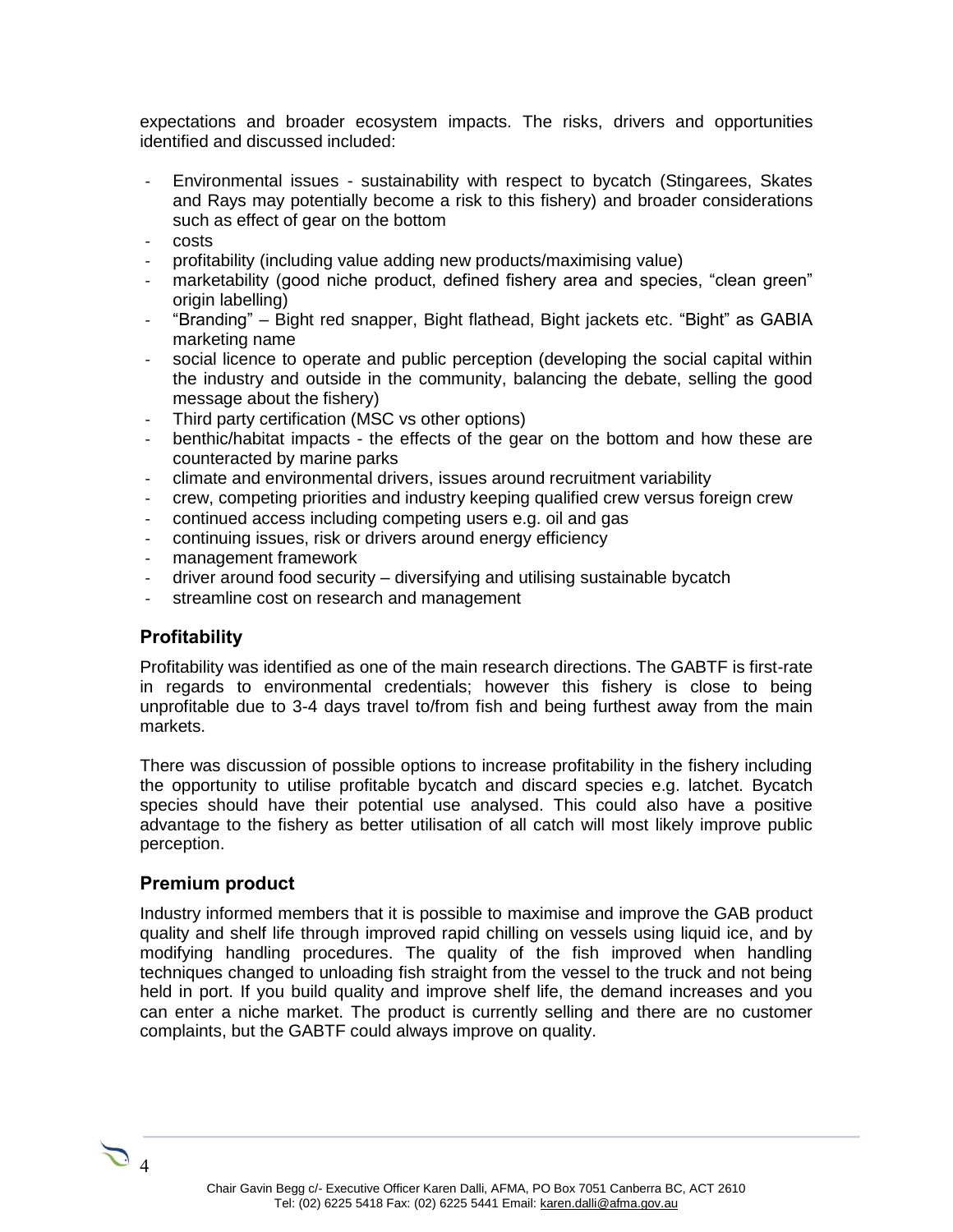## **Marketability**

There are good opportunities in the GAB that could be marketed, as it is a niche fishery with a niche product. It is a defined fishery, good product, good water, clean green message. The GABTF want to be known as producers of premium quality fresh fish to the Australian market and identified that branding could maximise profit to this market.

The members discussed the merit of MSC accreditation and decided that further thought and discussion may be needed before proceeding with this option. It was suggested that utilising ABARES fishery status reports and FRDC fish status reports to promote the product was a viable option rather than MSC which is expensive.

Deepwater Flathead has a three per cent higher yield than Tiger Flathead, the fillets are larger and they can demand a higher price. Therefore branding is important for consumers to be informed of the product they are purchasing. The option of including 'Bight' in front of the names of fish products was discussed. Noting the importance to establish branding when there are exhibitions with international guests that are interested in the product as it enables them to identify where the product comes from and how to obtain it.

Branding, marketing and promotion is important and it was recommended that talking to a marketing professional would be beneficial, along with being prepared for the technology of the future (i.e. website, social media etc.) and possibly employing a celebrity chef to promote the niche market and products.

*Action Item – GABIA investigate labeling and marketing for Bight Products.*

## **Sustainability**

The difference between GAB products and other fisheries is sustainability, location, product exclusivity, quality, pristine waters, minimal interaction with TEP and high risk species, and constant product coming through as vessels land regularly.

## **Costs**

Industry noted that the biggest price increase is going to be in improving the product quality.

There was discussion on the breakdown of costs in the fishery and whether energy audits are used on the vessels to minimise diesel usage e.g. freezer usage. Industry informed members that there is an attempt to put a usage cost on each item to investigate if it can be reduced. Jeff Moore informed members that this has been discussed by multiple fisheries and they have been advised to consolidate their project. Jim Raptis informed members that utilising foreign vessels and crews will maximise the returns to the operators and the community. Members noted that to sell to the Australian market it may not be a beneficial image to use foreign vessels and crew.

Another option discussed was whether the current logistics are suitable for the amount of time steaming. An alternative could be teaming up (i.e. mother ship approach), klondiking or transshipping at sea as reducing fuel costs would be advantageous. Marcia Valente commented that it probably would not be a suitable option as the GAB has dangerous weather and to transfer at sea would be hazardous for the crew.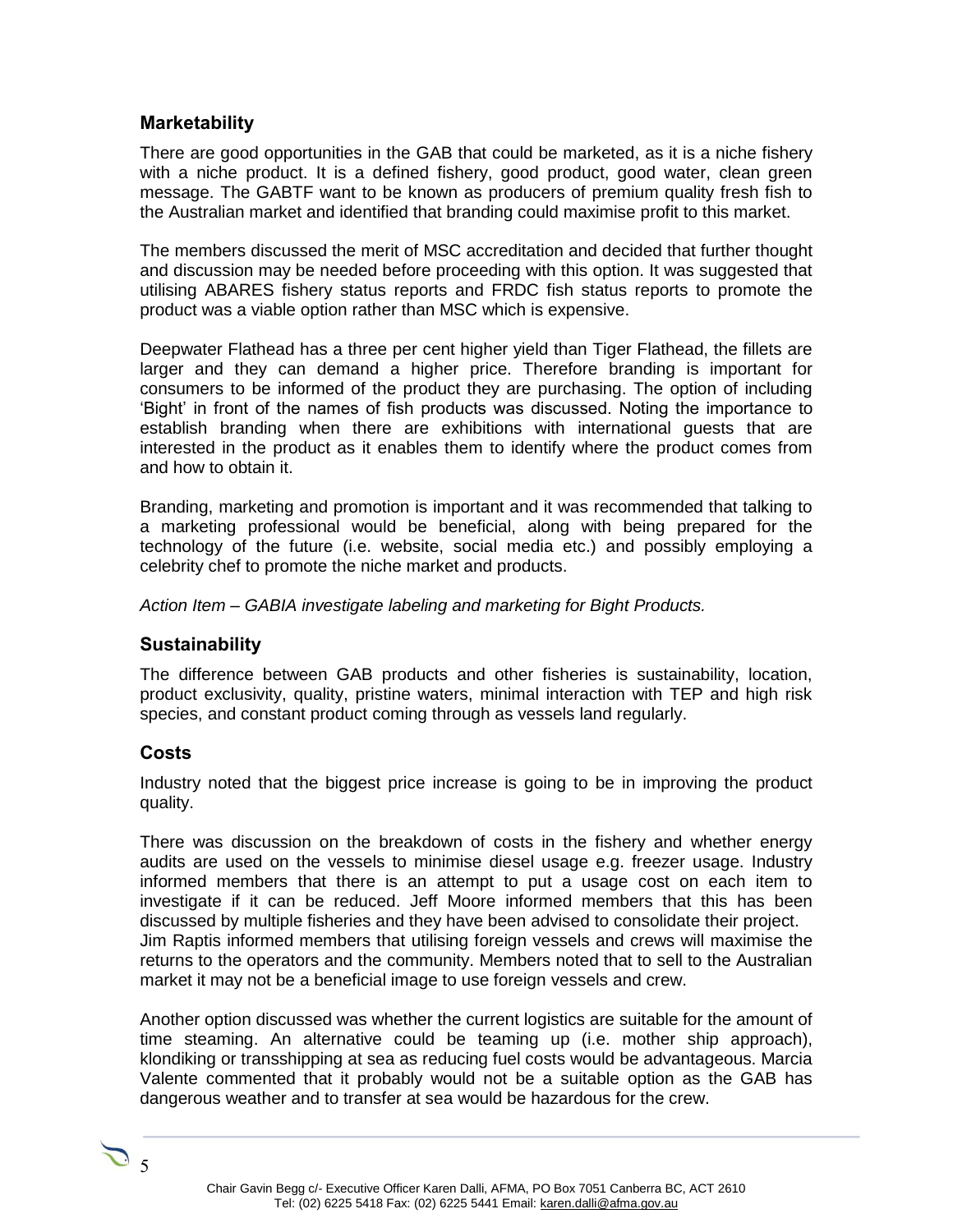Industry would like to move away from the Melbourne markets as it used to be a premium market but now is declining in its ability to pay for high quality fish/price. Industry continues to utilise this market to spread the fish out and the other markets are unable to support the quantity of fish required. The overseas market will open if the quality and profitability improves.

## **Employment**

Members were informed that it is hard to find and retain good employees, as there is no career path and no young people moving into roles. It is hard to compete with the mining industry and when you get new workers and train them to a suitable level they move on to a more profitable fishery or industry.

*Workshop adjourned at 12:25 pm and resumed at 1:00 pm.*

## **Session 2 – GABTF specific research plan, research priorities and data needs**

*6. GABTF current research strategy and elements.*

This session discussed the research priorities for the 2013/14 financial year, and two to three years beyond, including the GABTF research assessment strategy table (Attachment A). The table gives a structure and framework in terms of how to go forward which can be reviewed in the future; members noted that this table should be reviewed if any break-out rules are triggered.

#### **Assessment**

The Bight Redfish assessment is on a three year cycle and the next one is due in 2014.

The Deepwater Flathead assessment is on a two year cycle and the next one is due in 2014. Members discussed undertaking another assessment in 2013. If an assessment is to be undertaken for Deepwater Flathead in 2013 it should be accompanied by a FIS in early 2013 to gain additional information for the assessment. However, this would have to be funded solely by industry. If the FIS goes through next year it will be an additional FIS.

It was decided to review the Orange Roughy information in the next few years to decide whether it should continue on a research catch allowance or can return as a commercially targeted species.

Further discussion on Western Gemfish is required to decide whether to budget this species as a Tier 1 or return it to Tier 4.

#### **Fishery Independent Survey (FIS)**

There is currently no FIS in place for 2012/13; however, a FIS is proposed for Feb-March 2014.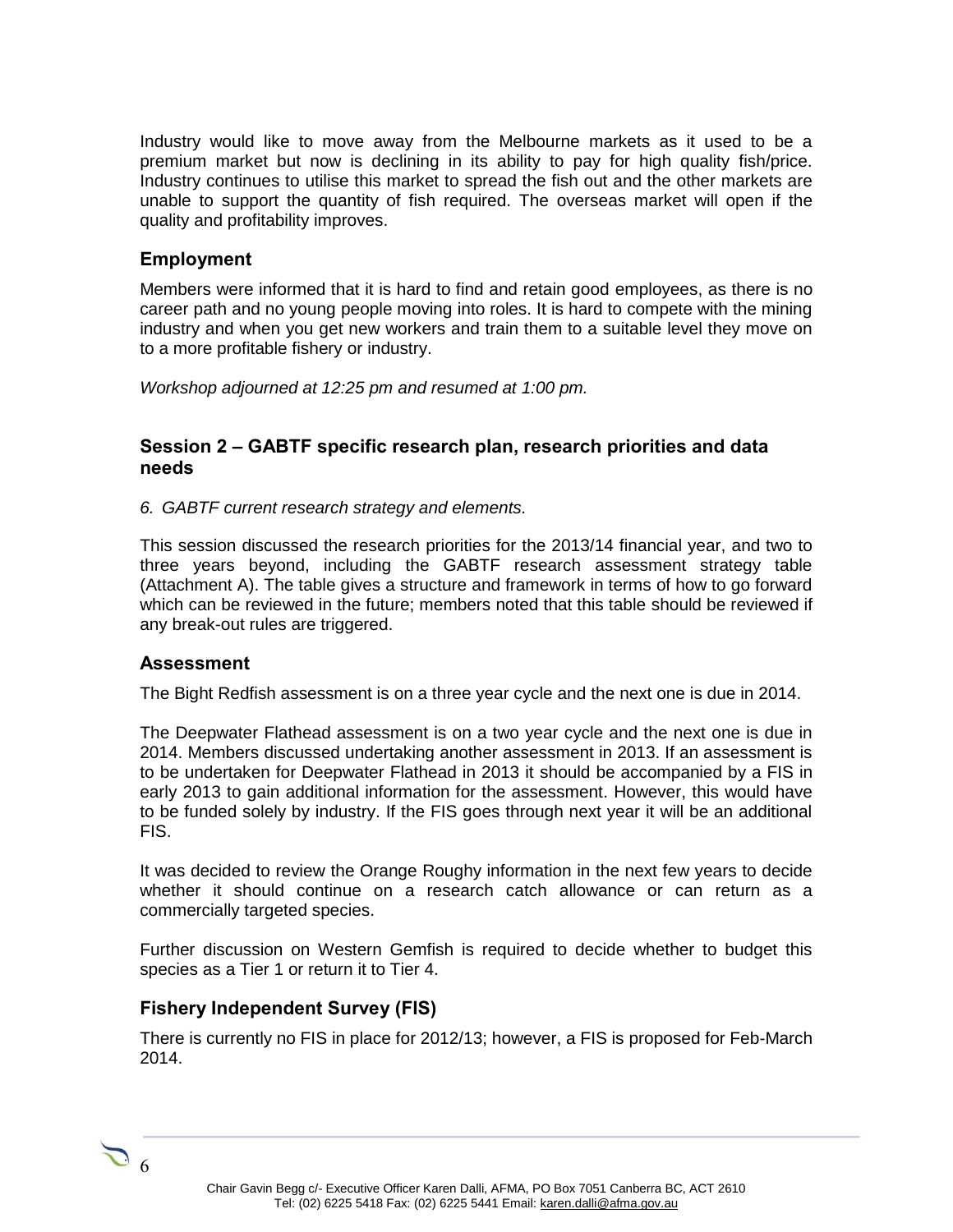It was noted that the focus of the FIS for the past few years was to address stock sustainability issues. It collects otoliths, length frequencies and relative abundance indices for a range of bycatch species, catch composition, and retained and discarded catch figures. However, the FIS is not currently being utilised to its full potential, there is a lot the FIS can do that does not seem to be explored. A project was put forward that was initially supported and part of this project was a feasibility study for the FIS, but there was no money to fund it.

Jeff Moore stated that one way to get greater utility in the FIS would be to drop assessments altogether for Bight Redfish while catches remained relatively low to the RBC and utilise the FIS as a proxy assessment.

## **Maximum Economic Yield (MEY) Study**

An important consideration is MEY and should it be updated prior or post the review. It was discussed that another MEY study would only be beneficial if there is a major change (at least 20%) in the fuel prices, Australian dollar and/or fish prices.

Industry noted that there is no access to data with MEY inputs which makes it difficult to notice if there is a change. There needs to be a data collection revision to review the average fuel price and fish price for the main target species and make them available for industry.

Neil Klaer mentioned that a bio-economic simulation model would be beneficial.

*Action Item: GABIA – prepare a short paper for the next RAG meeting summarising the MEY study and suggest some of the potential break out rules e.g. prices of fish and steepness.*

#### **GABIA length measurements**

Members agreed that industry onboard length measurements should be conducted annually.

#### **Integrated Scientific Monitoring Program (ISMP)**

The ISMP provides information on TEP interactions, a fine scale breakdown of discard species and discard rates, and collects otoliths.

The current ISMP onboard data collection occurs 70 days every second calendar year which rolls over to 35 days every financial year, resulting in data being collected every financial year rotating onboard and port ISMP data collection.

ISMP onshore (port) quota otolith collection is not being undertaken at present. Members agreed that data should be collected on the off year of ISMP onboard data collection. In the last assessment the target was not reached, the minimum sample size of 600 for each species should be collected to meet the target.

Onshore port sampling is conducted every year and collects otoliths for Western Gemfish and other slope species.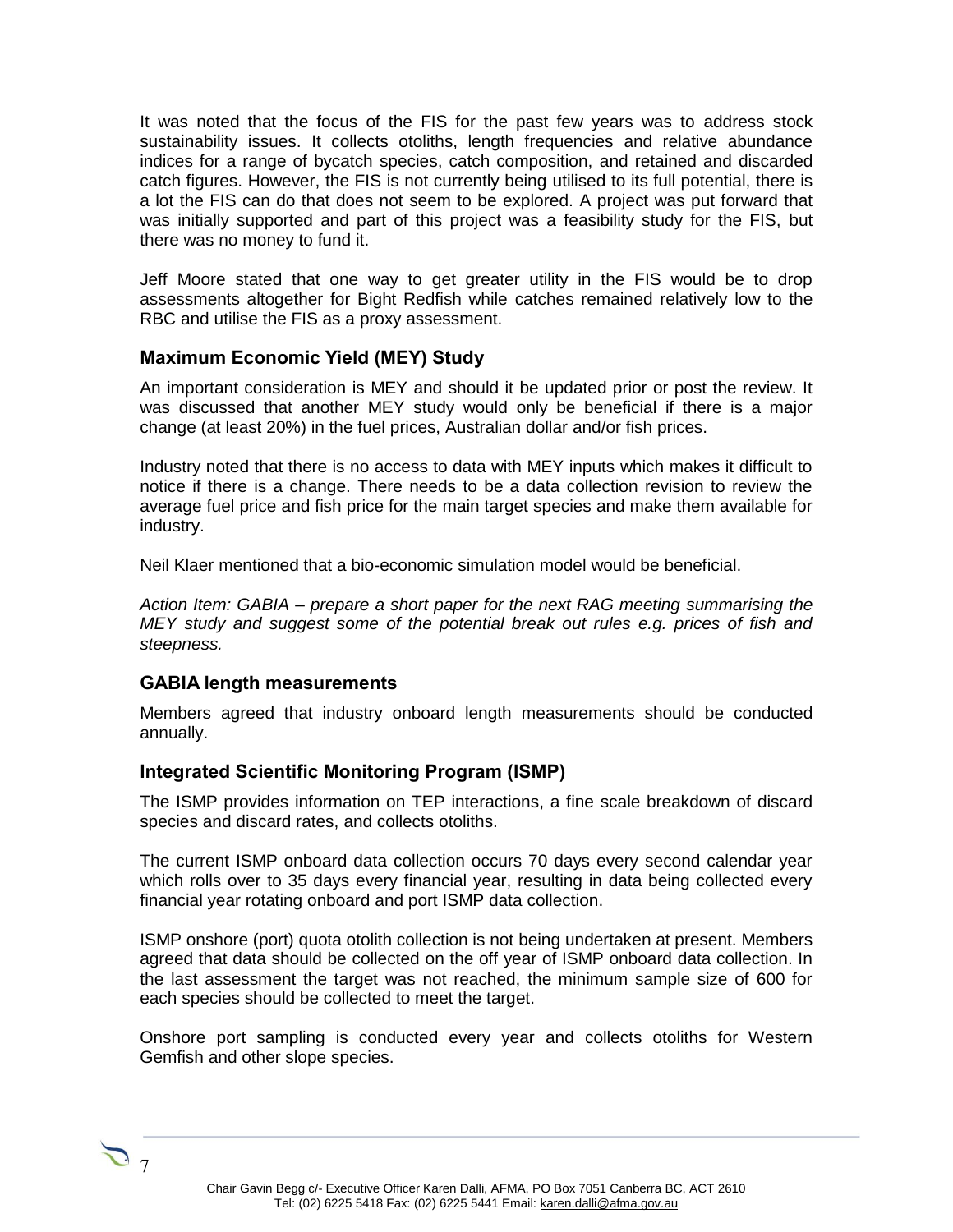## **Slope species monitoring**

Members agreed that onshore non-quota length frequencies and otolith collection should be undertaken every year.

## **Byproduct Monitoring**

There was discussion on the monitoring of byproduct species which identified the top species such as Latchet, Leather Jacket, Stingrays, Stingarees and Ornate Angel Sharks, making them a focus for the future. This will ensure that forward planning for slope species monitoring, ISMP and GABIA length measurements will be identified and focused on for that year.

A possibility is to focus the ISMP on a rotating calendar every year to have a different species targeted. Latchet was identified as a species to be focussed on in 2013/14.

## **Bycatch**

Members noted that general bycatch is a large risk to the fishery, even though the ERA showed no high risk species. It was discussed that there needs to be further development in promoting the good work that has been done, building better relationships with NGOs, continuous improvements and research development.

### **Logbook**

*Action item: AFMA Manager - to check if the new vessel operating in the GAB is using elogs.*

There was discussion on the information and research platform on ground truth and surface temperature that vessels can provide which may be utilised by other stakeholders such as BP and DSEWPaC. Industry was encouraged to be proactive, volunteer their vessels and get involved in projects by speaking to Rudy Kloser (CSIRO – Hobart), who is running a project on collecting data from vessels by bolting sensors on the hull.

## **RAG meetings**

Members agreed to have two face to face meetings annually and a planning day every year. An option would be to have the planning day attached to one of the RAG meetings incorporating MAC members. It was suggested that Kate Brooks, manager of the FRDC funding program, or an economist from ABARES would be beneficial at the planning meetings.

#### *7. The next 1-5 years for research in the GABTF – what, when, where, who, why and how?*

It was noted that it is important not to wait until the RAG meeting in October to address the issues discussed in this workshop. There needs to be details on the timeline, costs and responsibilities in early 2013. An option is to have this discussion at the MAC meeting in early 2013.

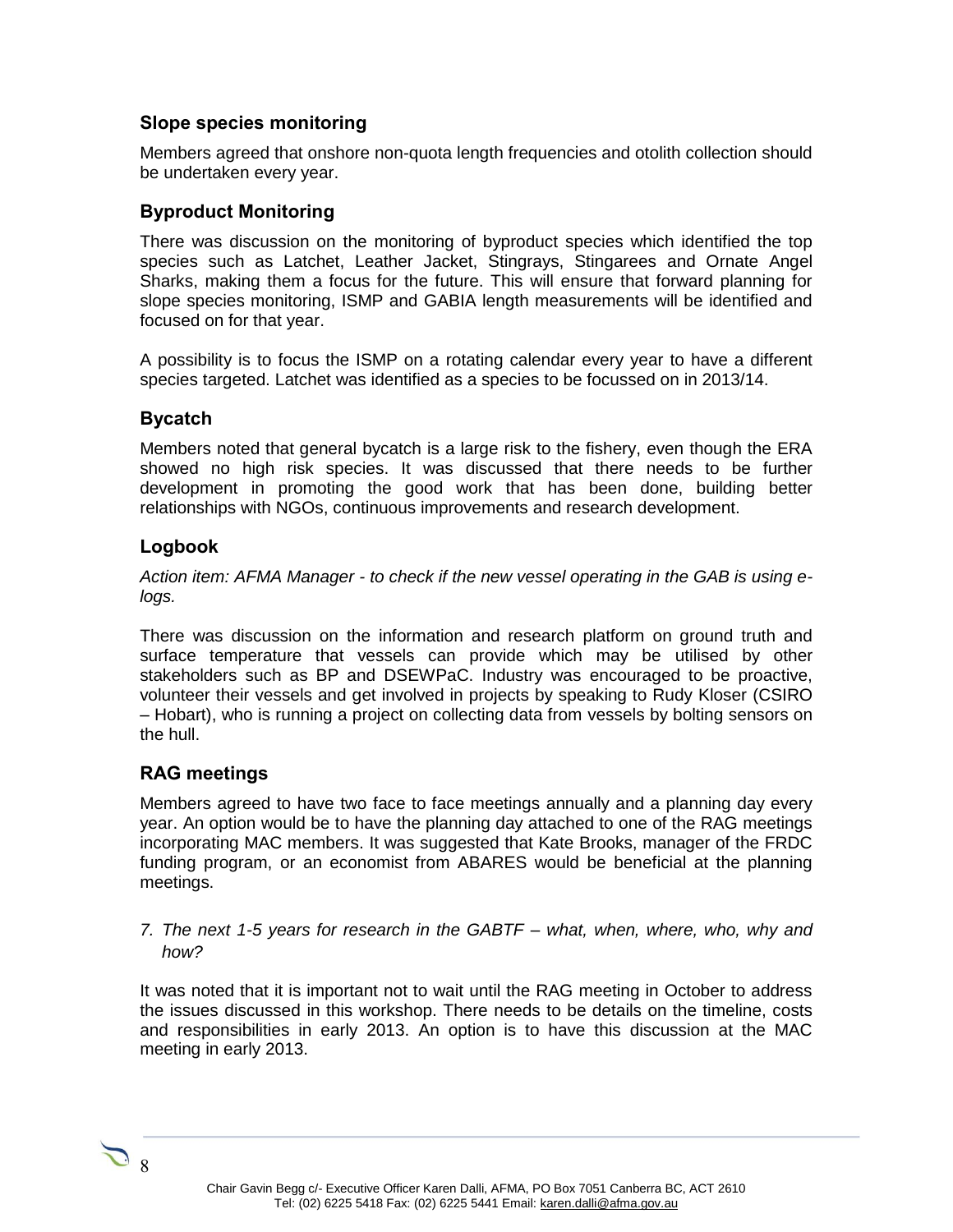#### *8. Potential new projects and funding sources*

There is a need to capture the desired research from a strategic point of view and seek funding for these from a variety of sources in the future as the table incorporates core activities and monitoring activities funded for by the fishery.

#### *9. Wrap-up and next steps*

GABRAG Chair and members thanked Gavin Begg for facilitating the workshop.

*Workshop closed at 2:50 pm.*

### **Summary**

The discussions from this workshop formally go to the RAG, which endorses the information to put forward to GABMAC and Commission.

This fishery wants in the future:

- clean green image with a premium product,
- high quality fresh Australian seafood.
- maximise quality including shelf life (areas and projects to look at),
- opportunity in a niche market noting that where you're at in quantity,
- origin labeling is important in terms of 'bight' product,
- traceability links up in the labeling issue,
- whole area of branding and marketing accreditation (employ professionals that can focus on the points of interest particularly the location and where the product comes from),
- predominantly still in the Australian market,
- depending on the economic market there could be an opportunity Internationally,
- how you can optimise and mix and match you market flow through apart from Melbourne,
- clear opportunity diversifying and utilising byproduct (food quality project may come up with alternate uses),
- flow through to social licensing question and how the product is seen and the social aspect.

#### **Next RAG Meeting**

Priorities to discuss at the next RAG meeting are:

- decision rules and economic indicators that could trigger a review of the MEY, and

- the number of observer days for the financial year with the extra boats coming into fishery.